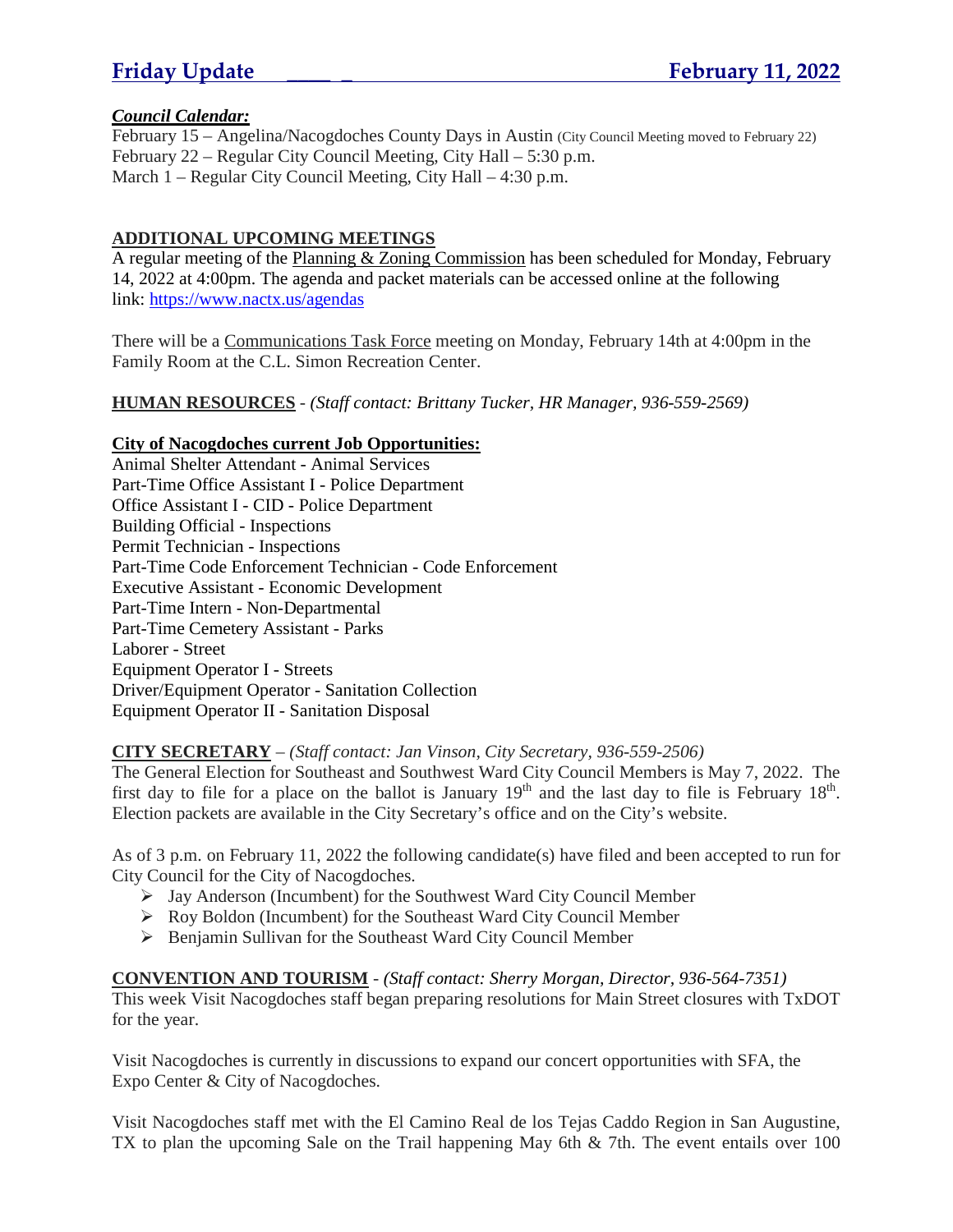miles of sidewalk sales, trunk shows, vendor booths and more between Nacogdoches, TX and Natchitoches, LA along the El Camino Real.

### What's Happening flyer (Exhibit A)

### **POLICE** – *(Staff contact Brett Ayres, Sgt Community Relations, 936-559-2618)*

The Nacogdoches Police Department is dedicated to providing continued professional police services to the Nacogdoches Community. We value input from our community members and feel their input helps us better serve and protect. We have begun putting out survey questions on different topics that we want your input on. The questions are designed to help us better understand areas in which we are doing well in and the areas in which we can improve. The survey questions are being posted on the Nacogdoches Police Department Facebook page and soon on the city of Nacogdoches website.

### **LIBRARY** - (*Staff contact: Mercedes Franks, Library Manager, 936-559-2945*)

The library received a shipment of Voters Guides from the League of Women Voters of Texas, a nonpartisan group dedicated to providing information about voting and elections. The guides are free for anyone to pick up and they are in English and Spanish. The public library is a designated site for voter registration. See Exhibit B for additional Library Events

### **RECREATION** - *(Staff contact: Joy Palmer, Recreation Supervisor, 936-559-2960)*

Youth Volleyball registration ends February 18th. Girls ages 7-14 can register online, in person, or over the phone.

Adult softball or soccer spring season registration will begin February 28th. Start assembling your team now!

Mark your calendars March 7th-11th for spring break camp ages 5-12. Join us for some springtime fun!

### **HISTORIC SITES & MAIN STREET** - *(Staff contact: Jessica Sowell, Community Services Assistant*

Tickets for the 2022 Main Street Wine Swirl are on sale now! They are available online at https://nacswirl2022.eventbrite.com or in person at Red House Winery and The Fredonia Hotel Gift Shop (cash or check only)! Our theme this year is "Sip Me Baby One More Time" and attendees are highly encouraged to come dressed in their best 90s attire!

The Texas Historical Commission (THC) is coming to Nacogdoches! The THC welcomes your attendance and participation in the Nacogdoches regional workshop for the 2022-2032 Texas Statewide Historic Preservation Plan. Join us on March 3 from 10 a.m. to noon at the C.L. Simon Recreation Center to discuss the future of historic preservation in Texas. This workshop is free and open to the public so bring a friend, family member, or another fellow Texan! For more information or to register, please visit www.texaspreservationplan.com and navigate to the "Meetings" tab.

## **PLANNING & ZONING** - *(Staff contact: Alaina Helton, City Planner, 936-559-2572)*

City Council Redistricting: The City recently completed the process of re-establishing City Council ward boundaries based on the new 2020 Census data. This process is important in ensuring that each City Council Member ward has equal voter representation through equal, or equivalent, population counts. The final plan was adopted on January 18, 2022. Information regarding this process, including past meeting agendas and videos, meeting schedule, and previous and new maps can be found online at https://www.nactx.us/1438/Redistricting, or on the City's homepage (www.nactx.us) by clicking on the "Redistricting" icon.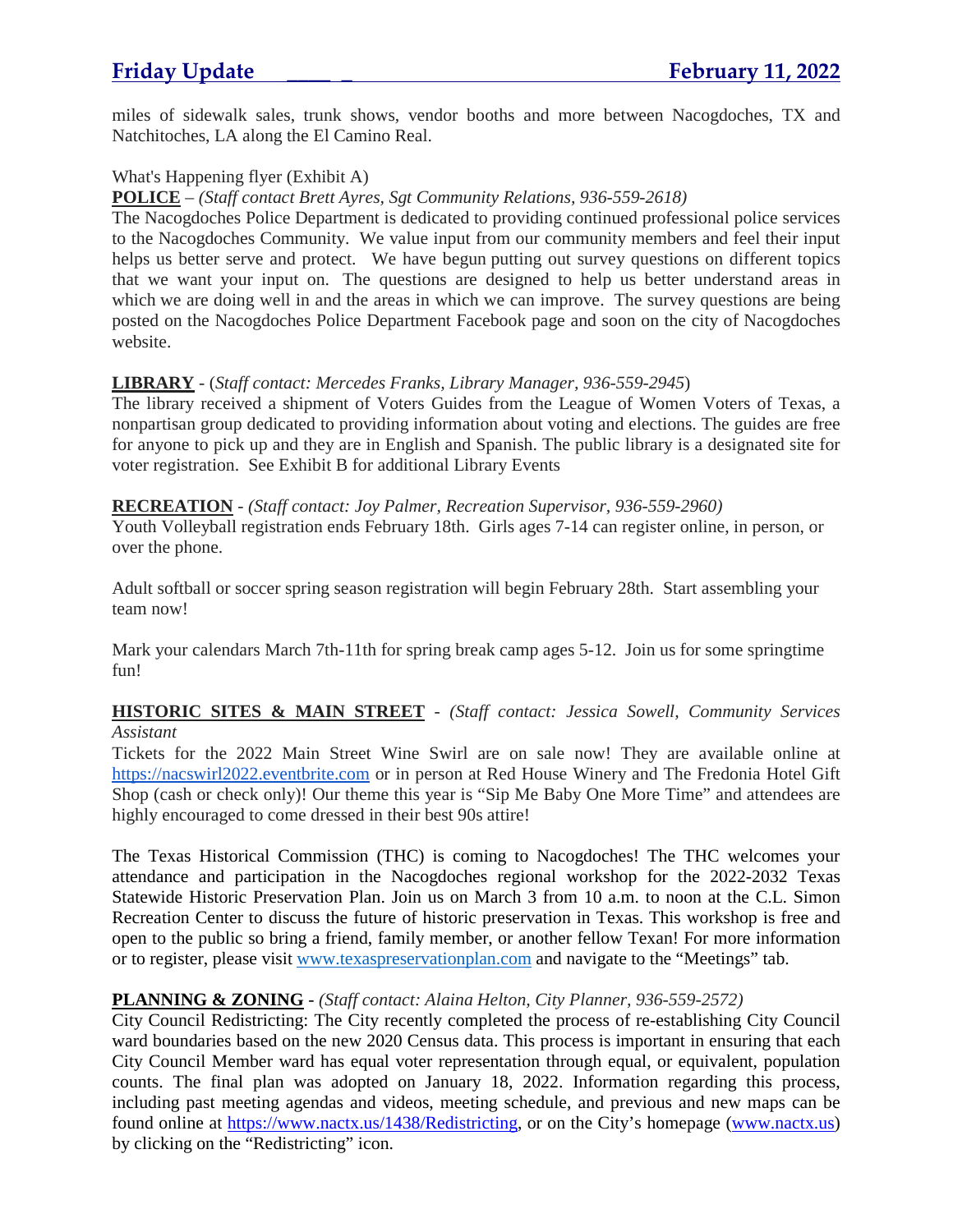**PUBLIC INFORMATION***: (Staff contact: Bethanie Griffin, Main Street Assistant & PIO, 936-462- 8267)*

*KTRE:*

- Nacogdoches City Council to consider affordable housing resolutions (Mario Canizares & Larissa Philpot-Brown quoted)
- Nacogdoches Municipal Court offering warrant forgiveness (From press release)
- Southbound traffic on Nacogdoches' North St. to be closed at Rusk St. (From press release)

## *Daily Sentinel:*

- Patrons object to books but don't complete process (Mercedes Franks quoted from City Council meeting)
- Developers detail tax-credit proposal (Larissa Philpot-Brown quoted from community meeting)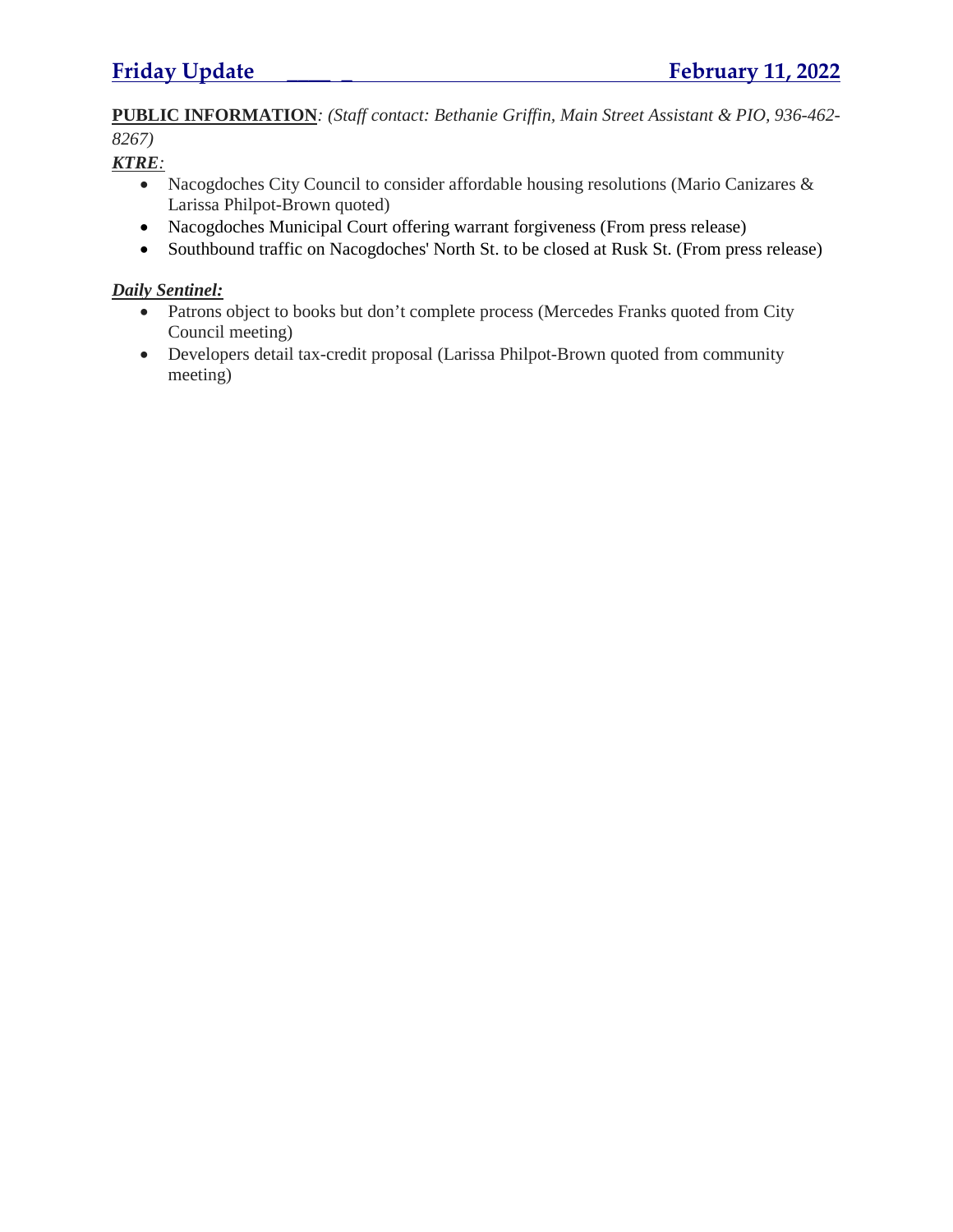# **Exhibit A**

# Wednesday 2/9

**Susie on the Piano Cottage Wine Bar** 

**Lone Star Trivia Night** Free to play, winners get prizes! Nac Cocina 7pm

**Wine Down Wednesday** J.Webb Live at 7pm Maklemore's Ale House & Bistro

> **Front Porch Distillery** Open 1-7pm

**Valentine's Day Pop-Up** Body Lab, White Farmhouse Baking Co. & Catz Creations Red House Winery 4-7pm

# **Thursday 2/10**

**Front Porch Distillery** Open 1-7pm

**Pizza on the Pavilion** Naca Valley Vineyard Open 5-9pm

**Dan McMahon Live Cottage Wine Bar** 5:30pm

Lone Star Trivia Night 6:30pm Shali's Indian Kitchen **Fredonia Brewery** 

**SFA Womens Basketball** vs Chicago State WRJ Coliseum 6:30pm

# **Weekly Events**

'Respire' Art Exhibition Cole Arts Center 12pm-5pm Tuesday through Sunday.

> **The Vision Box** Selfie Studio Open Fri, Sat & Sun 2pm-8pm

# **Friday 2/11**

**Front Porch Distillery** Open 1-10pm

**Galentine's Shopping Event** Downtown Nacogdoches  $3-7<sub>pm</sub>$ 

**Luther Lewis Live** Andy's Wood-Fired Pizza Naca Valley Vineyard 5-9pm

**Dan McMahon Live** Cottage Wine Bar 5:30pm

J.Webb Live at 6pm **Barkeep's Eatery & Taps** 

**Love INC Chairished Blessings** Nac Expo Center 6-10pm

**Steffany Karback Live 6:30** Mama C's Teriyaki Fredonia Brewery

A'na & Michah Live at 7pm Maklemore's Ale House & Bistro

> **Friday Night Karaoke** Lugnutz Bar & Grille 8pm

# **Sunday 2/13**

**Sunday Funday** SFA Caberet Live 2pm **Fredonia Brewery** 

> **Mimosa Brunch Cottage Wine Bar**

# **Saturday 2/12**

**Sweetheart Farmer's Market** Jessica D'Iene Live 9am-12pm

Gardening 101: **Landscaping Techniques SFA Native Plant Center** 9am-12pm

**Valentine's Brunch Chambers Smokehouse Front Porch Distillery** 10am-1pm

**White Farmhouse Baking Co** Valentine's Pop-Up **Downtown Square** 11am-4pm

> **Cupid's Cuties** Valentine's Day Event Lumberjack Harley 12pm-3pm

**Planetarium Shows SFASU** 3pm, 4:30pm & 7pm

**Larry and Karen Greer Live** Cottage Wine Bar 5:30pm

**Maryah & Martyn Live** Naca Valley Vineyard Andy's Wood-Fired Pizza 5:30-8:30pm

**Music by Dalton** Shali's Indian Kitchen **Fredonia Brewery** 

**Jesse Raub Jr. Live Banita Creek Hall** Doors open 7pm

**Enrique Munguia Live** Cowboy Jack's Saloon  $7-9<sub>pm</sub>$ 

**Marshall Hance Live** Nac Cocina 8-11pm

**Brian Winfield Band** Lugnutz Bar & Grille 9pm